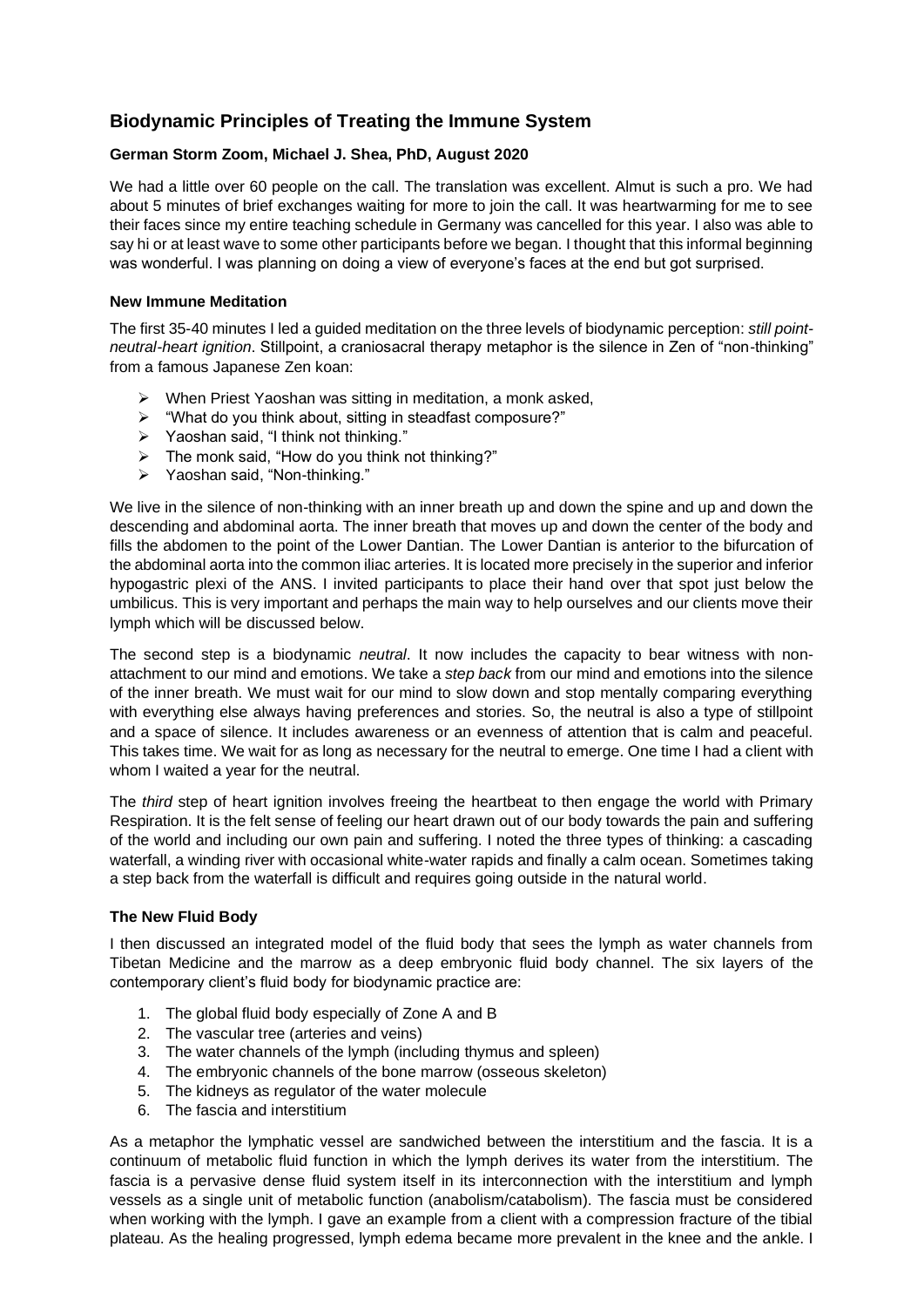had to free the fascia starting in the inguinal area then the knee and ankle. This is so I could clearly palpate the external iliac artery, the femoral artery, the popliteal artery and tibialis artery. Then lymphatic pump skills could be employed. This expresses the logic of bridging between the fascia, vascular system and lymph in treatments.

## **Protocols**

There are different schools of lymph drainage (Vodder, Chikly). I spoke directly about the traditional osteopathic approach to the lymphatic system. Remember that the osteopathic intention is to improve immune system function with their lymph protocols. It is recommended Osteopathically, that a purely lymphatic session of work should begin with opening the lymphatic thoracic duct on the left side of the client's neck. However, the contemporary client may need to have the cisterna chyli approached at the beginning. These are really the first two choices since they represent the proximal and distal ends of the main retroperitoneal lymphatic channel connecting the input from the abdomen and lower extremities with the subclavian vein.

Dr. Sutherland typically would *end* a cranial session with a lymphatic wave-pump inferior to the left clavicle of the patient in order to open the left thoracic duct thus bridging from the neurological system to the immune system in one simple technique. [The lymphatic vessels drain into collecting ducts, which empty their contents into the two subclavian veins, located under the collarbones. These veins join to form the superior vena cava, the large vein that drains blood from the upper body into the heart. The left thoracic duct drains the lymph from 75% of the body, aside from the right upper right limb, right breast, right lung and right side of the head and neck (which are drained by the right lymphatic duct)].

Then the lymphatic ducts of the upper and lower extremities that go through the main lymph distribution areas in the inguinal area and axillary areas must be considered especially their regional fasciae as just mentioned above. Then the cranium and neck channels are considered. This treatment logic must also include contact with the spleen, thymus, kidneys, marrow, and vascular tree in order to have an effective treatment or series of treatments. The treatment logic is determined by the nature of the client's lymph system and individual needs.

The osteopathic approach is to also make sure that the respiratory diaphragm is free to move especially the transverses abdominus muscle is able to expand during inhalation and naturally settle back during exhalation. This is a prime mover of the lymph and an important aspect of treating the client. This includes making sure that the client's lumbar vertebrae are flexible since the cisterna chyli is embedded within the fascia of the crura of the respiratory diaphragm. In addition, the 12th rib is a crucial area for respiratory freedom and must be checked. The contact involves testing the flexibility of the 12th rib ipsilaterally. The hands suggest a latch-key type movement, supporting it gently and compressing it towards the spine and then allowing it to decompress and float. This opens many accessory muscles of respiration, the pleura and diaphragm itself that are attached to the 12th rib. These skills and others regarding freedom of movement in the diaphragm and a global breathing response may constitute the actual beginning of a treatment aimed for helping the lymph move.

Then I lost signal with Almut from a nearby lightning strike at the halfway point of the Zoom. We had four power surges in our home that day from tropical squalls and another two during the Zoom. I had to reboot, and it worked. Now, you should know that at the very beginning of this Zoom a very fierce tropical rain squall began. It is a heavily electrically charged low hanging storm cell cloud several kilometers in diameter with sometimes hundreds and thousands of lightning strikes because of its compressed dimensions of hot electrically charged moisture. It truly always reminds me of heart ignition.

So, the lightning initially was several miles away but intense rainfall began. During the 90-minute zoom there was 3 inches of rain that fell and fell hard (this is 8cm of rain in 90 minutes). That's "raining shit and bricks to splash it" as my father-in-law used to say about our weather here. The National Weather Service issued a flash flood warning and sure enough our street was flooded during the Zoom and the highway next to the ocean.

All the while there was a growing closeness and proximity as the center of the storm cell approached and indeed it did pass directly over the house towards the end of the Zoom. It brings with it massive lightning strikes they can actually happen sometimes within 100m of our house. It gets your full attention because of its raw power of light and sound. The thunder is awesome. So, part of me is monitoring the storm and trying to be coherent for the Zoom.